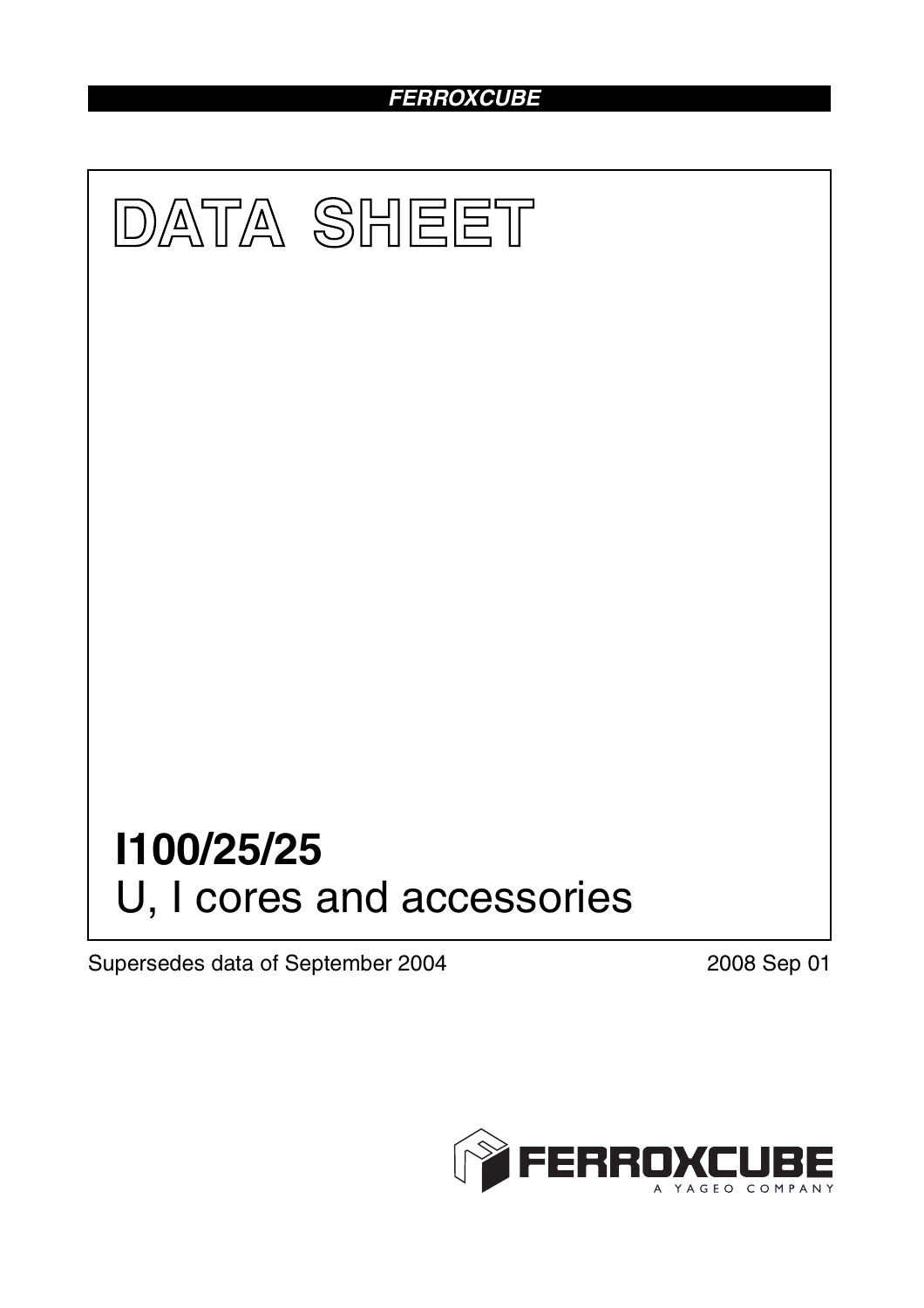# U, I cores and accessories I100/25/25

#### **CORE SETS**

**Effective core parameters in combination with U100/57/25**

| <b>SYMBOL</b>  | <b>PARAMETER</b> | <b>VALUE</b>  | <b>UNIT</b>     |
|----------------|------------------|---------------|-----------------|
| $\Sigma(I/A)$  | core factor (C1) | 0.379         | $mm-1$          |
| $V_{\rm e}$    | effective volume | 158000        | mm <sup>3</sup> |
| l <sub>e</sub> | effective length | 245           | mm              |
| $A_{\rm e}$    | effective area   | 645           | mm <sup>2</sup> |
|                | mass of core     | $\approx 300$ | g               |



#### **Core data**

AL measured in combination with *"U100/57/25"*.

| <b>GRADE</b> | A <sub>L</sub> (nH) | μe             | <b>TYPE NUMBER</b> |
|--------------|---------------------|----------------|--------------------|
| 3C90         | $6700 + 25\%$       | $\approx$ 2150 | I100/25/25-3C90    |
| 3C94         | 6700 ±25%           | $\approx 2150$ | I100/25/25-3C94    |

#### **Properties of core sets under power conditions**

Core loss measured in combination with *"U100/57/25"*.

|              | B (mT) at                                       | CORE LOSS (W) at                               |                                                  |
|--------------|-------------------------------------------------|------------------------------------------------|--------------------------------------------------|
| <b>GRADE</b> | $H = 250$ A/m;<br>$f = 25$ kHz;<br>$T = 100 °C$ | $f = 25$ kHz;<br>$B = 200$ mT;<br>$T = 100 °C$ | $f = 100$ kHz;<br>$B = 100 mT$ ;<br>$T = 100 °C$ |
| 3C90         | $\geq$ 330                                      | $\leq 21$                                      | $\leq$ 25                                        |
| 3C94         | $\geq$ 330                                      |                                                | $\leq 21$                                        |